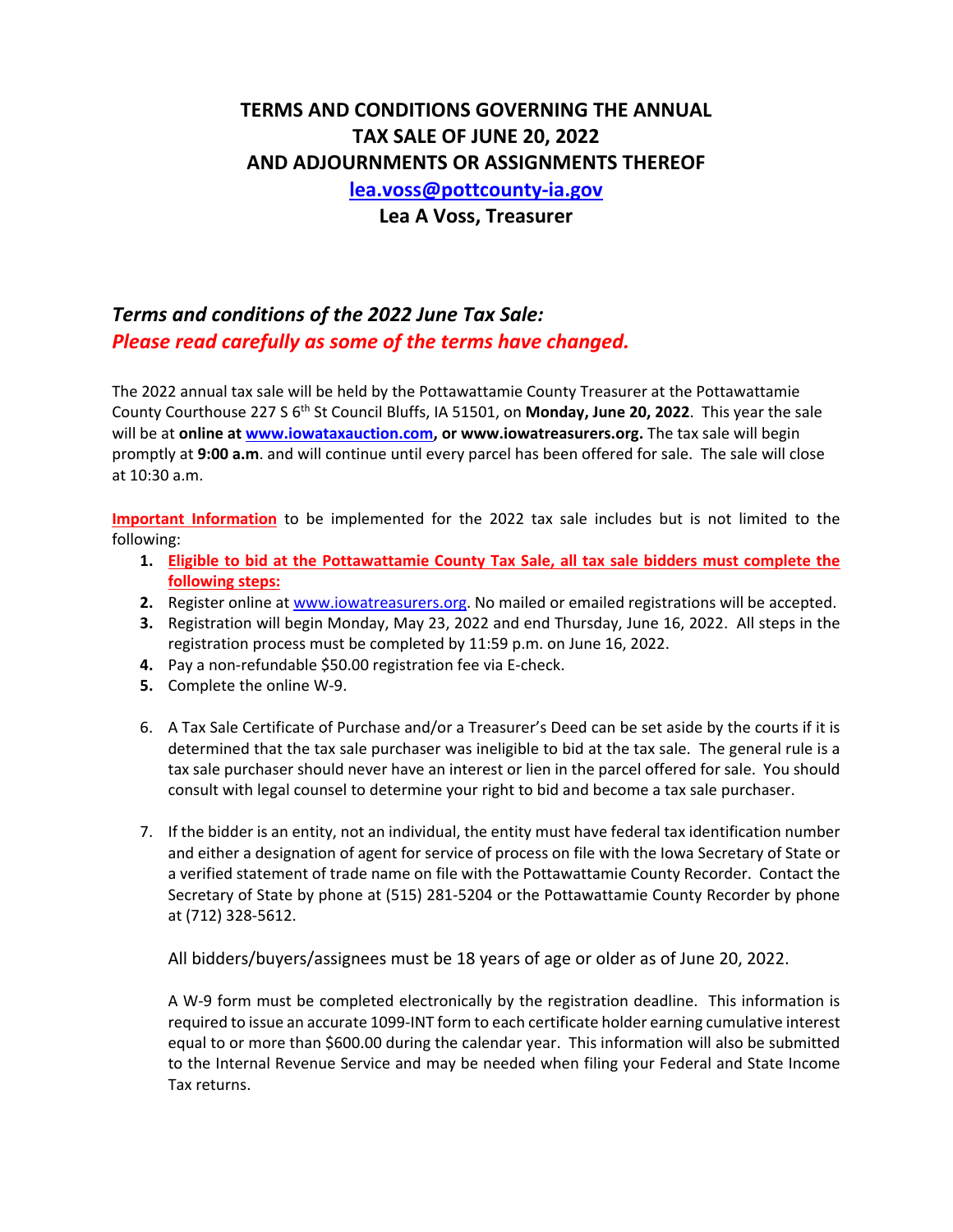- 8. The Delinquent Tax List for Pottawattamie County will be published the week of June  $1<sup>st</sup>$ in the following newspaper: The Daily Nonpareil 535 W Bdwy #300 Council Bluffs, IA 51501
- 9. All parcels shown in the publication are offered for sale except those that (1) have been paid after the publication; (2) those withheld due to bankruptcy laws prohibiting the sale.

Bids can be uploaded prior to the start of the sale but will not be applied until the sale opens at 9:00 a.m. on Monday, June 20, 2022. The auction site can be accessed by going to www.iowataxauction.com. All parcels will be listed in the order they were published. The delinquent taxes on each parcel will be offered for sale to all bidders beginning with a 100% undivided interest. "Bid Downs" will range in whole percentage points from 99% to 1%.

When the sale closes at 10:30 a.m., a tax sale certificate for each parcel will be awarded to the bidder that designates the smallest percentage for the total amount due. If two or more bidders have placed an equal bid and the bids are the smallest percentage offered, the website will use a random selection process to select the successful bidder.

All bids must be in good faith. All bids placed, whether intentional or not, are the responsibility of the bidder and may not be withdrawn.

10. Successful bidders will receive an invoice when the sale is closed. **An ACH debit for the total amount due will automatically initiate from the account designated for the payment of registration fees.** The total amount due will include all delinquent taxes, special assessments, interest, special assessment collection fees, publishing costs, and a certificate fee in the amount of \$20.00 for each certificate purchased.

If a tax sale bidder's payment is not honored, the bidder will have 3 business days following notification from the Treasurer to repay with **GUARANTEED FUNDS** or the tax sale certificate(s) purchased will be cancelled. A \$30.00 service fee will be assessed on any payments returned due to insufficient funds. The County Treasurer reserves the right to require guaranteed funds for any future payments from the tax sale bidder.

11. Please allow 7 to 15 days to receive your certificate copies. This allows the Treasurer's staff time to complete posting of records, editing of certificates, and balancing of the proceeds received from the tax sale.

The tax sale certificate is assignable by endorsement and entry in the county system in the office of the County Treasurer from which the certificate was issued. For each assignment transaction, the Treasurer shall charge the assignee an assignment fee of \$100.00 to be deposited to the county general fund. The assignment fee shall not be added to the amount necessary to redeem.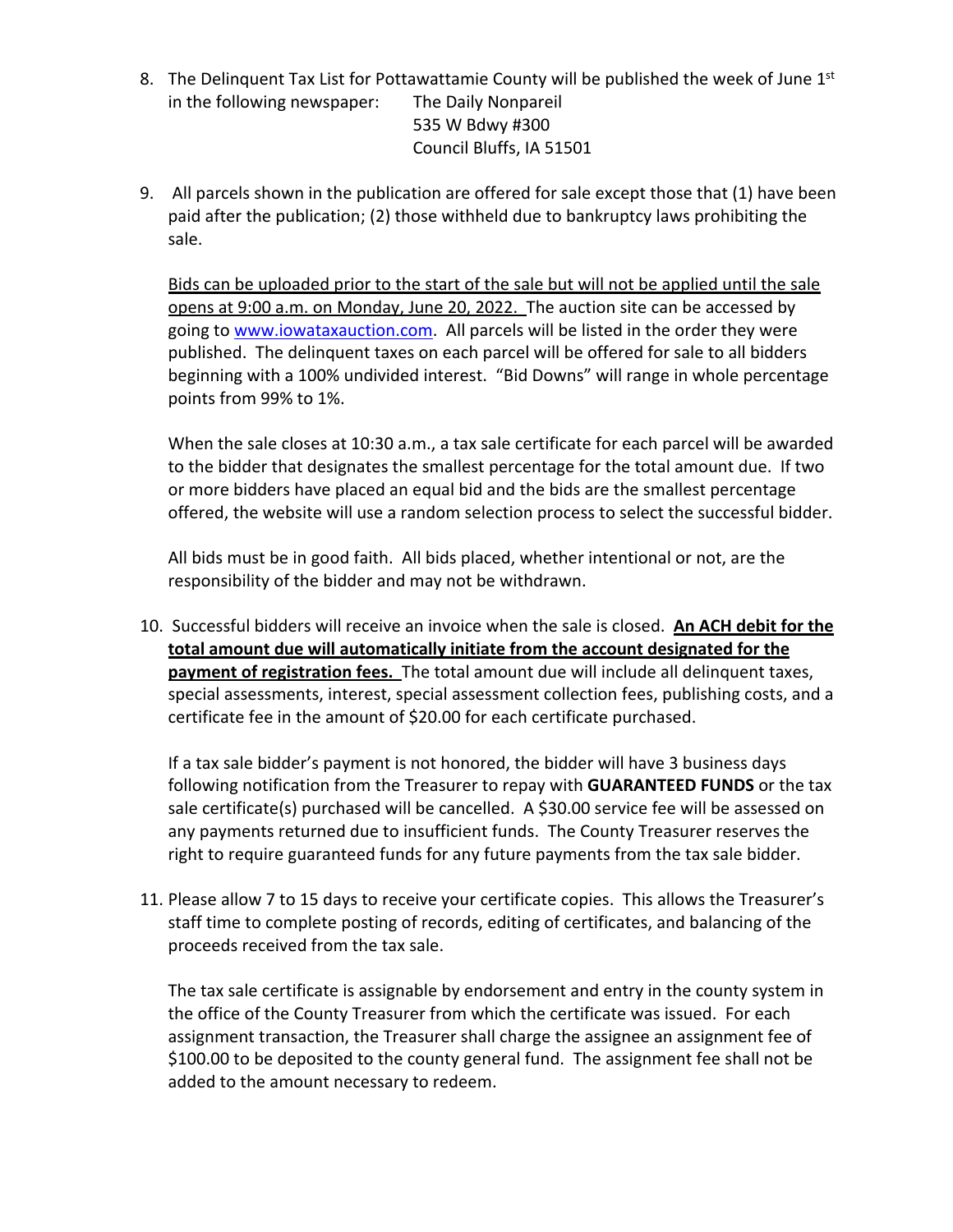12. The tax sale certificate of purchase does not convey title to the purchaser. The titleholder of record or other interested party retains the right to redeem within a specified period of time, depending on the type of tax sale. If the tax sale remains unredeemed after this period has expired, the purchaser may begin proceedings to obtain a Tax Deed to the parcel.

### **REGULAR TAX SALE**

The 90-day Notice of Right of Redemption may be issued after one year and nine months from the date of the tax sale. (Parcels eligible for regular tax sale have been advertised only once.)

### **PUBLIC BIDDER TAX SALE**

The 90-day Notice or Right of Redemption may be issued nine months from the date of the tax sale. (Parcels eligible for public bidder tax sale have been advertised for two years and are indicated with an asterisk (\*) on the tax sale list.)

### **FAILURE TO OBTAIN DEED – CANCELLATION OF SALE**

After three years, have elapsed from the time of the tax sale, and the holder of a certificate has not filed an affidavit of service under Iowa Code Section 447.12, the Treasurer will cancel the tax sale certificate.

- 13. The Treasurer is required to notify the titleholder of record of the tax sale acquisition.
- 14. A tax sale purchaser may pay subsequent taxes and special assessments on the same parcel on which they hold the tax sale certificate. Taxes for a subsequent year maybe paid beginning one month and fourteen days following the date from which an installment becomes delinquent. Payment must be received and recorded in the Treasurer's Office no later than 4:00 p.m. on the last business day of the month in order for interest for that month to accrue. Only items due in the current fiscal year or prior may be paid on a sub‐list. Special assessments due in future years cannot be paid until the fiscal year in which they become due. Failure to report sub‐list payments will result in their omission from the redemption calculation. Please contact the Pottawattamie County Treasurer's Office for information on paying subsequent taxes.
- 15. A redemption is not valid unless received by the Treasurer prior to the close of business on the 90<sup>th</sup> day from the date of completed service (except County held certificates). A redeemed tax sale will include the following:
	- a. The original tax sale amount, including the certificate fee paid by the purchaser at the time of the sale.
	- b. Interest in the amount of 2% per month calculated against the amount, for which the parcel was sold, including the amount paid for the certificate of purchase. Each fraction of a month is counted for the month.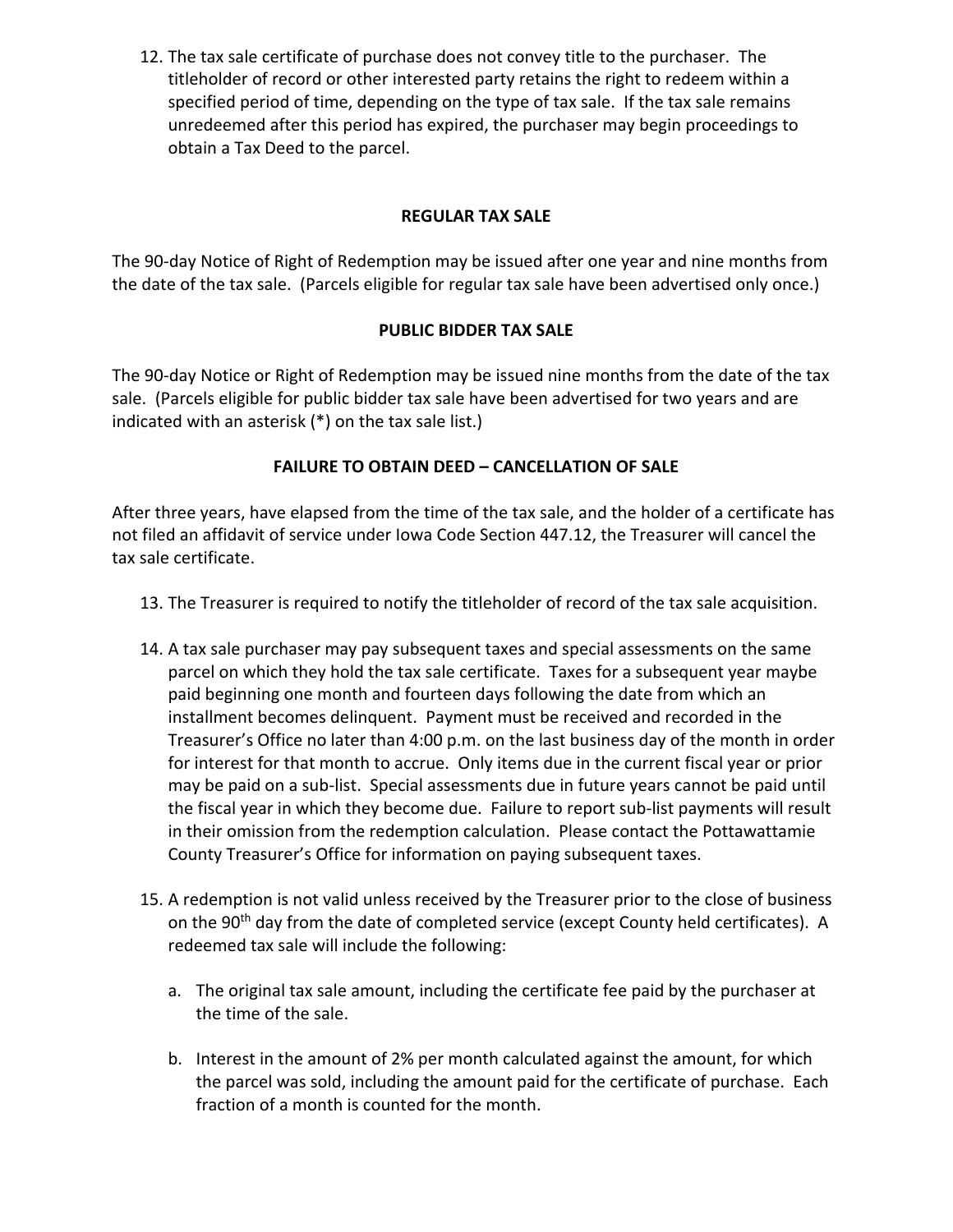- c. Subsequent tax payments paid by the purchaser and added to the amount of the sale, with interest in the amount of 2% per month. Each fraction of a month is a counted month.
- d. For certificates sold on or after June 1, 2005, the cost of serving the notice, including the cost of serving the notice, including the cost of sending certified mail notices, and the cost of publication under section 447.10, if publication is required, shall be added to the amount necessary to redeem. The cost of record search, not to exceed \$300.00, shall also be added to the amount necessary to redeem if the search is performed by an abstractor who is an active participant in the title guaranty program under section 16.91 or by an attorney licensed to practice law in the State of Iowa. Costs filed with the Treasurer after redemption shall not be collected by the Treasurer. However, the certificate holder may pursue collection through a court action against the parcel owner.
- e. Costs incurred by the tax sale certificate holder may not be filed prior to the filing of the affidavit of service with the Treasurer.

 12. The purchaser is responsible for checking parcels on which they hold the certificate of purchase for redemption

 Upon redemption of a tax sale certificate, the purchaser will receive a check directly or by mail and a copy of the redemption certificate, with a breakdown of the total amount of redemption. The redemption certificate should be retained for income tax purpose.

 If the original certificate of purchase has been lost or destroyed, a duplicate can be obtained from the Treasurer's office at a cost of \$20.00.

13. The fee for the issuance of a Treasurer's Tax Sale Deed is \$25.00 per parcel.

 14. The certificate of purchase, the \$25.00 Treasurer's Tax Sale Deed issuance fee, and \$17.00 recording fees (payable to Pottawattamie County Recorder) shall be submitted to the Pottawattamie County Treasurer within 90 calendar days after the redemption period expires. The Treasurer shall cancel the certificate for any tax sale certificate holder who fails to comply.

16. If it is determined that any item was erroneously sold, the certificate of purchase will be cancelled. The certificate holder shall return the certificate of purchase and shall be reimbursed the principal amount of the investment. Interest will not be paid.

If it is determined that a county held certificate was erroneously assigned, the assignment well be cancelled. The certificate holder shall return the certificate of purchase and shall be reimbursed the total amount paid for the assignment. Interest from the assignment date to the date of cancellation of the certificate will not be paid.